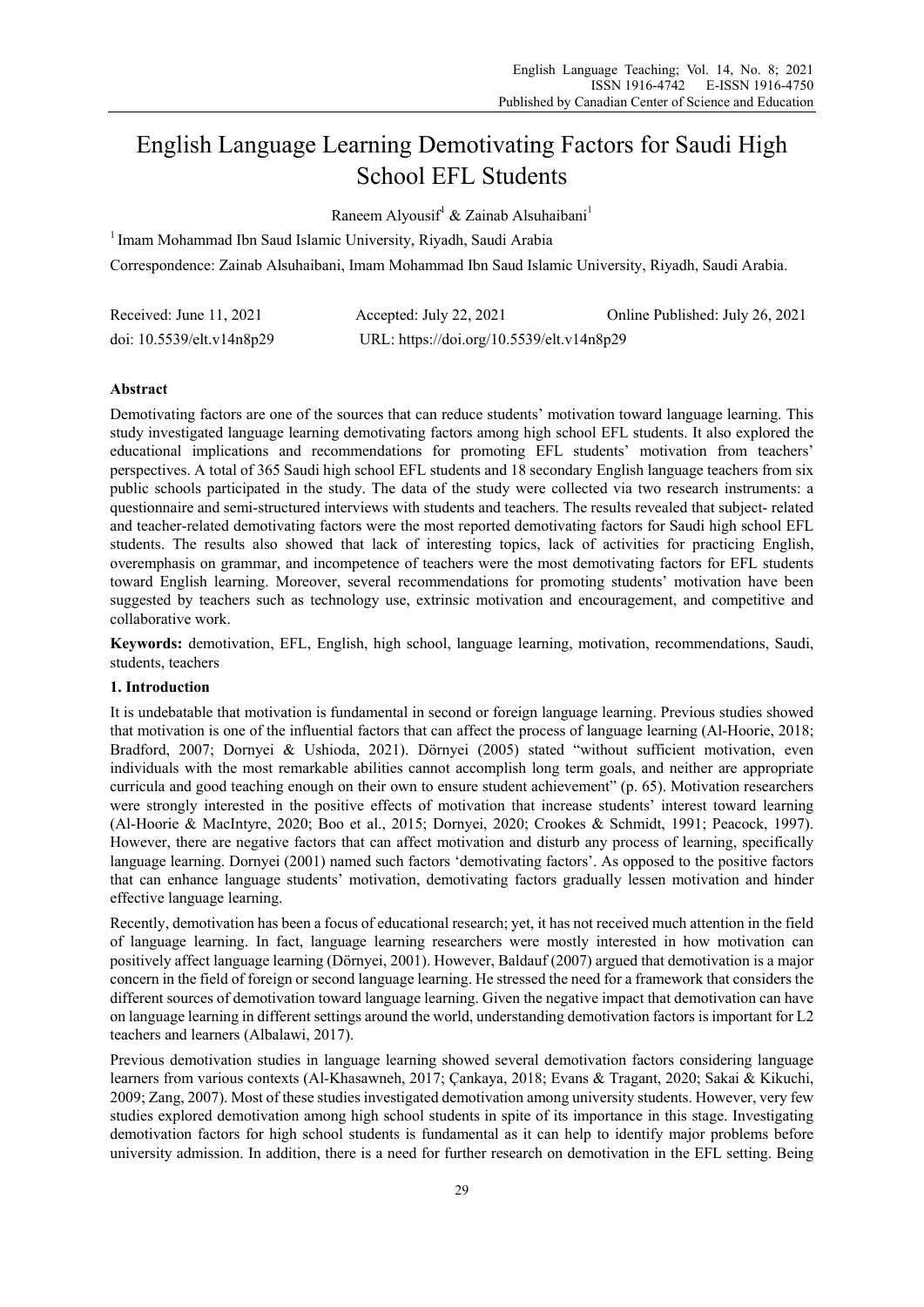motivated in an EFL setting is of paramount importance to compensate for the insufficient language practice opportunities. More importantly, demotivation research seems to be scarce in the Arab world, and in the Saudi context, in particular. Thus, this study aims to explore Saudi high school EFL students' demotivating factors toward language learning at public schools. It also investigates the educational implications and recommendations for promoting students' motivation toward language learning from teachers' perspectives. More specifically, the study is set out to answer the following questions:

- 1) What are the most prevailing English language learning demotivating factors as perceived by Saudi high school EFL students?
- 2) What are EFL teachers' recommendations for promoting Saudi high school EFL students' motivation toward English learning?

# **2. Literature Review**

While motivation is regarded as a main factor influencing L2 learning, Dornyei (2001) introduced the term 'demotivation' to refer to "specific external forces that reduce or diminish the motivational basis of a behavioural intention or an ongoing action" (p. 143). Other researchers expanded Dornyei's definition of demotivation to include internal forces (Arai, 2004; Sakai & Kikuchi, 2009). Thus, L2 demotivation can be viewed as a decrease in the motivational level toward language learning because of specific external or internal factors. In other words, demotivation doesn't mean that the L2 learner completely loses motivation toward language learning, but it means that his own motivation has been reduced because of different demotivating factors that might be related to the teacher, the learner, the subject, or the learning context. In this regard, Dornyei and Ushioda (2011) elaborated that demotivation does not indicate a total loss or absence of motivation. Rather, it means that there are factors that negatively affect or limit a learner's normal level of motivation.

Studies have examined demotivation from different perspectives. Largely, EFL research on demotivation has focused on identifying the external and internal factors of demotivation. Several studies identified teachers as one of the main sources of demotivation among language learners (Arai, 2004; Dornyei, 2001; Evans & Tragant, 2020; Hasegawa, 2004; Kim & Seo, 2012; 1998; Zhang, 2007). For example, Dörnyei (2001) classified demotivation factors into nine categories based on interview results with EFL secondary school students. He found that factors related to teachers were reported 30 times representing about 40% from the total factors. Further, Zhang (2007) focused on the teacher as a learning demotivator in four countries: China, Germany, Japan, and U.S.A. He found that teachers can explain up to 39% of the differences in students' demotivation. Particularly, teacher incompetence is the most reported demotivating factor in teacher misbehaviors.

However, some recent studies (Çankaya, 2018; Kim, 2009; Liu, 2020; Sakai & Kikuchi, 2009) showed that the teacher is not an important cause of demotivation compared to other demotivation factors such as class environment, learning contents and materials or test scores. In a similar vein, other studies (Hamada, 2008; Qashoa, 2006) indicated that the course book, leaning materials, learning aids, class environment are generally fundamental demotivators in language learning contexts, including the Saudi context (Al-Khairy, 2013; Al-Khasawneh, 2017).

In addition, some studies revealed that learners' characteristics, self-confidence, and attitudes can be demotivating, particularly with low proficiency students or students with low academic achievements (Falout & Maruyama, 2004; Ikeno, 2002; Tsuchiya, 2006). In their study, Falout and Maruyama (2004) investigated the demotivating factors among 64 college students who were divided into high and low proficiency groups. The results showed that both groups identified lack of self-confidence as the most demotivating factor.

The above review indicates the need for further research on demotivation, especially when considering the conflicting results among some studies. In fact, language learning demotivating factors may vary among L2 learners because of the change in context, level, or stage. Kikuchi (2015) stressed the need for further research in L2 demotivation since demotivating factors may change as learners proceed in language learning. Given such reasons, this study considers categorizing demotivation into four main demotivating categories based on the literature of demotivation research. The categories are teacher-related demotivating factors, learner-related demotivating factors, learning context-related demotivating factors, and subject-related demotivating factors. These demotivating categories are investigated among Saudi high school EFL students.

#### **3. Methodology**

#### *3.1 Study Design*

The study followed a mixed-method research design that combines a collection of both quantitative and qualitative data. A questionnaire and semi-structured interviews with students and teachers were used to answer the research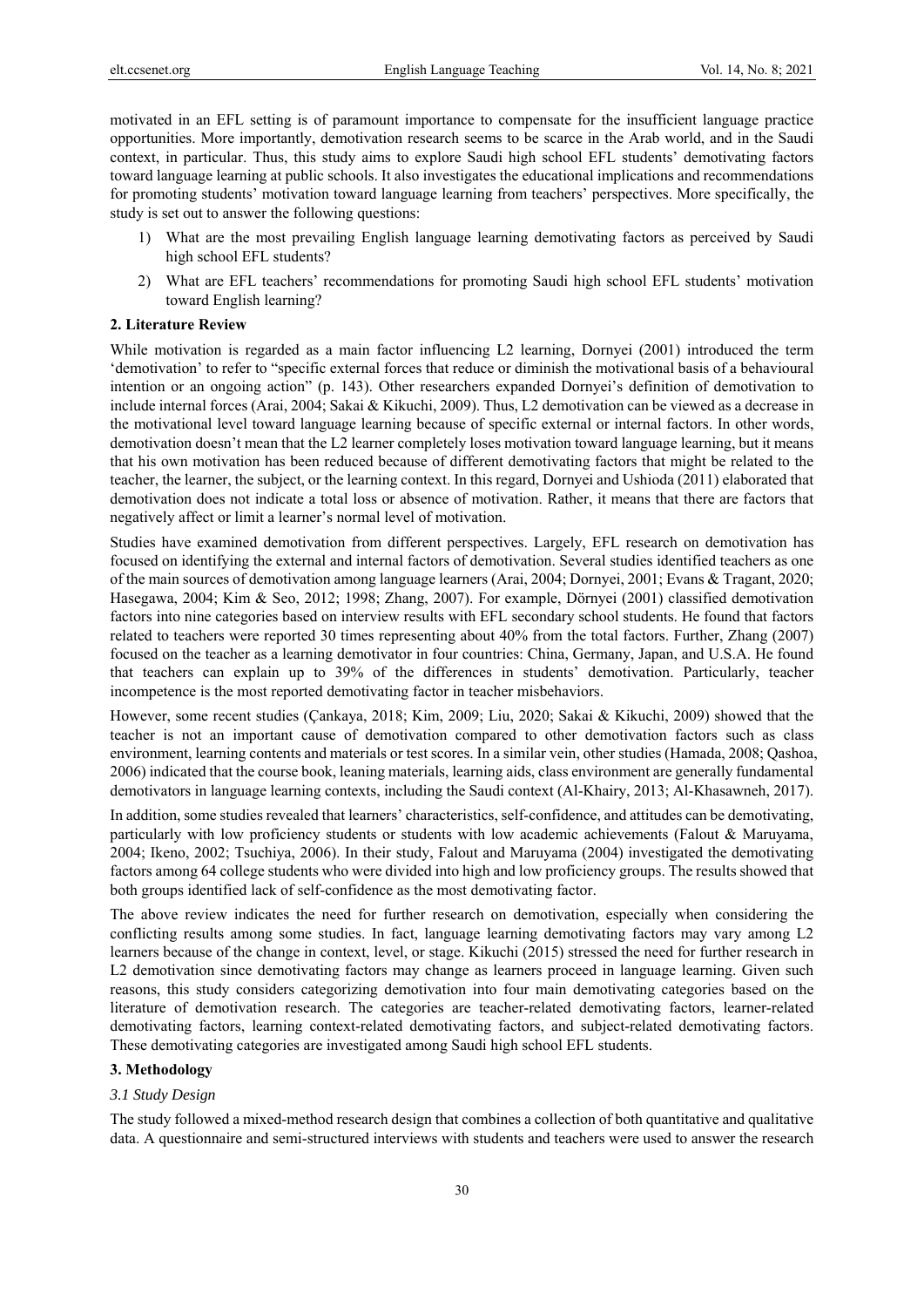questions. The qualitative data from the interviews helped to elaborate, confirm, and clarify the quantitative data of the questionnaire.

#### *3.2 Study Population and Sample*

The population of this study is Saudi female high school EFL students at public schools in Riyadh, whose ages range between 16 to 18. The sample consisted of 365 Saudi female high school EFL students randomly selected from six different public schools. Generally, students at public schools in Saudi Arabia start taking English courses from grade four to grade twelve.

Furthermore, 18 secondary EFL teachers working at the same six schools participated in this study. Six teachers had more than 15 years of experience, eight teachers had 4 to 8 years of experience while four of them had less than 4 years of experience.

# *3.3 Ethical Considerations*

The ethical approval was obtained from the Ministry of Education. In addition, the participants were informed that their participation was voluntary, and they could withdraw at any time. They were also ensured that their data would be kept confidential and would be used for research purposes only.

## *3.4 Research Instruments*

In order to address the study questions, two major instruments for collecting the study data were used: a questionnaire and semi-structured interviews with students and teachers. To answer the first question, the researchers adapted some of the questionnaire items from several studies in the literature (Albalawi, 2017; Al-Khairy, 2013; Bekleyen, 2011; Sakai & Kichuki, 2009; Sahragard & Alimorad, 2013). The questionnaire consisted of two main parts: demographic questions, and five-point likert scale questions. In the demographic part, there were questions about academic achievement and grade level. The second part of the questionnaire contained the scale questions that were divided into 4 sections with items ranging from strongly disagree to strongly agree. These sections were: learner-related demotivating factors (8 items), teacher-related demotivating factors (8 items), subject-related demotivating factors (9 items), and learning context-related demotivating factors (9 items).

Moreover, semi-structured interviews were carried out to complement the data of the questionnaire. The interviews were with 30 students randomly chosen after completing the questionnaire. The main aim for collecting the qualitative data of the interviews was to provide in-depth information about EFL demotivating factors. Furthermore, the qualitative data served to explain and clarify the questionnaire data. The interviews were conducted in Arabic, the native language of the participants. This was done to ensure the participants' understanding of the questions. In addition, it allowed participants to speak freely without any language obstacles.

To answer the second question, semi-structured interviews with 18 English language teachers were conducted. The main question of the interview was about teachers' recommendations of the possible ways for promoting Saudi high school EFL students' motivation toward language learning.

The interviewees' responses were recorded. Notes were also taken during and after the interviews. The interviews were conducted during visits to the schools. Both teachers' and students' interviews consisted of several open and subsequent questions to find out more data that elaborate the questionnaire data.

# *3.5 Pilot Study*

A pilot study was conducted before collecting the main data of the study. The purpose of the pilot study was to check the reliability, identify unclear statements and paraphrase them, and make sure of the comprehensibility of the instrument in general. A total of 32 students participated in the pilot study. Those participants were excluded from the actual study afterwards.

For the validity, English language university professors in the field of applied linguistics had evaluated the questionnaire items and the interview questions in terms of clarity and relevance. The questionnaire items and the interview questions had been modified based on their recommendations and suggestions.

The reliability was measured by using Cronbach's Alpha coefficient. The results showed that the general reliability for all items was 0.862. This result was acceptable and appropriate for the purpose of this study.

#### *3.6 Data Analysis*

Statistical Package for the Social Sciences (SPSS) software was used for analyzing the questionnaire data. The interview results were analyzed based on recurrent themes.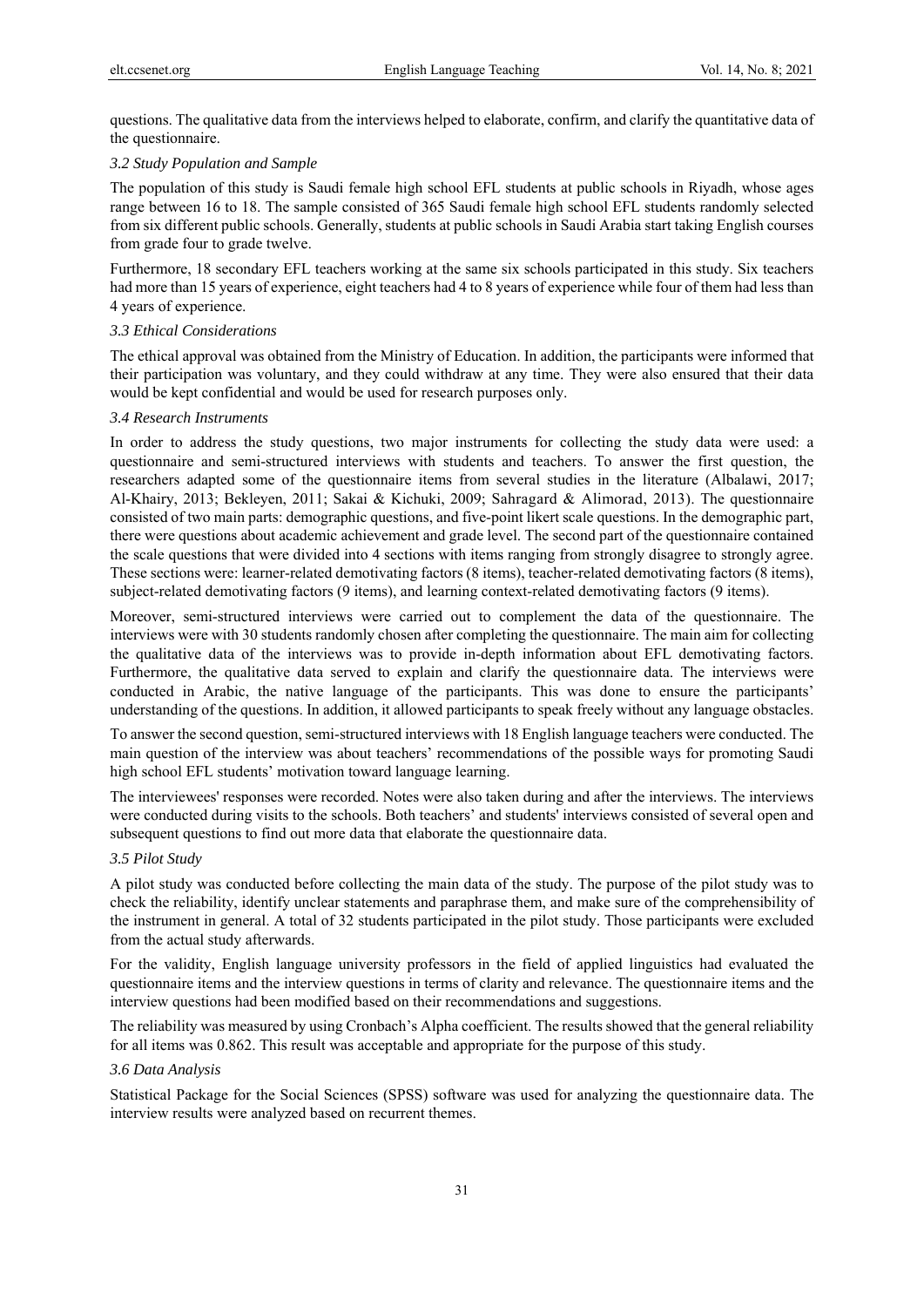# **4. Results**

*4.1 Results Concerning the Demotivating Factors for Saudi High School EFL Students toward English Learning*  To investigate the demotivating factors for Saudi high school EFL students toward English learning, the means and standard deviations for each section of learners' responses to the questionnaire items were calculated.

| No. | factor                                        | Mean | <b>Std. Deviation</b> | Rank |
|-----|-----------------------------------------------|------|-----------------------|------|
|     | Learner-related demotivating factors          | 2.39 | .81                   |      |
|     | Teacher-related demotivating factors          | 2.92 | .50                   |      |
|     | Learning context-related demotivating factors | 2.89 | .45                   |      |
| 4   | Subject-related demotivating factors          | 2.96 | .48                   |      |
|     | Overall                                       | 2.78 | .40                   |      |

Table 1. Means and standard deviations for each factor

Table 1 shows that the overall mean of the demotivation questionnaire is 2.78. The highest mean among the different factors is subject-related demotivating factors (*M*=2.96). This result is supported by EFL students during the interviews. One student mentioned, "The main thing that frustrates me is that the book doesn't deal with high and low levels. It is of an average level and compels students to learn the same information in spite of students' different levels". Another student said, "The book focuses only on grammar which is not useful for communication".

On the other hand, English language teachers opposed this result. They approved the book 'Traveller' during the interviews. One of them said, "It is the closest book to IELTS". Another teacher added that even when considering the topics that are not related to students' life, they are still very useful and increase students' curiosity. Many of English teachers also appreciate the listening and speaking activities in the book.

4.1.1 Learner-Related Demotivating Factors

| Table 2. Means and standard deviations for each item in learner-related demotivating factors |  |  |  |  |
|----------------------------------------------------------------------------------------------|--|--|--|--|
|                                                                                              |  |  |  |  |

| No. | Paragraph                                                          | Mean | <b>Std. Deviation</b> | Rank |
|-----|--------------------------------------------------------------------|------|-----------------------|------|
|     | I have difficulty in memorizing English words and phrases.         | 3.06 | 1.23                  |      |
|     | I often get low scores in exams.                                   | 2.84 | 1.39                  |      |
| 3   | I get lost in how to self-study for English lessons.               | 3.00 | 1.48                  | 2    |
| 4   | I don't have an obvious reason to learn English.                   | 2.07 | 1.25                  | 5    |
| 5   | English has no use for me.                                         | 1.61 | 1.02                  | 8    |
| 6   | There are other subjects which are more important for me to study. | 2.79 | 1.30                  | 4    |
| 7   | English is a language of non-Muslims.                              | 1.98 | 1.34                  | 6    |
| 8   | My opinion about English-speaking countries is negative.           | 1.70 | 1.02                  |      |
|     | Overall                                                            | 2.39 | .81                   |      |

Table 2 indicates that among learning-related demotivating factors, the difficulty in memorizing English words and phrases is the most frequent cause of demotivation in language learning (*M=*3.06). This is also supported by students during the interviews. One of them said, "In spite of my good English, I have difficulty in memorizing words". Moreover, "Feeling lost in how to self-study for English lessons" is another important cause for demotivation (*M*=3.00). In fact, many students stressed that English is not about studying. English is a language which has to be practiced.

The statement "English has no use for me" was ranked the last with the lowest mean (*M*=1.61). This result indicates that Saudi high school EFL students are well aware of the importance of English language. One student mentioned, "Nowadays English is the key for all knowledge. Another student said, "English is a prerequisite for learning anything".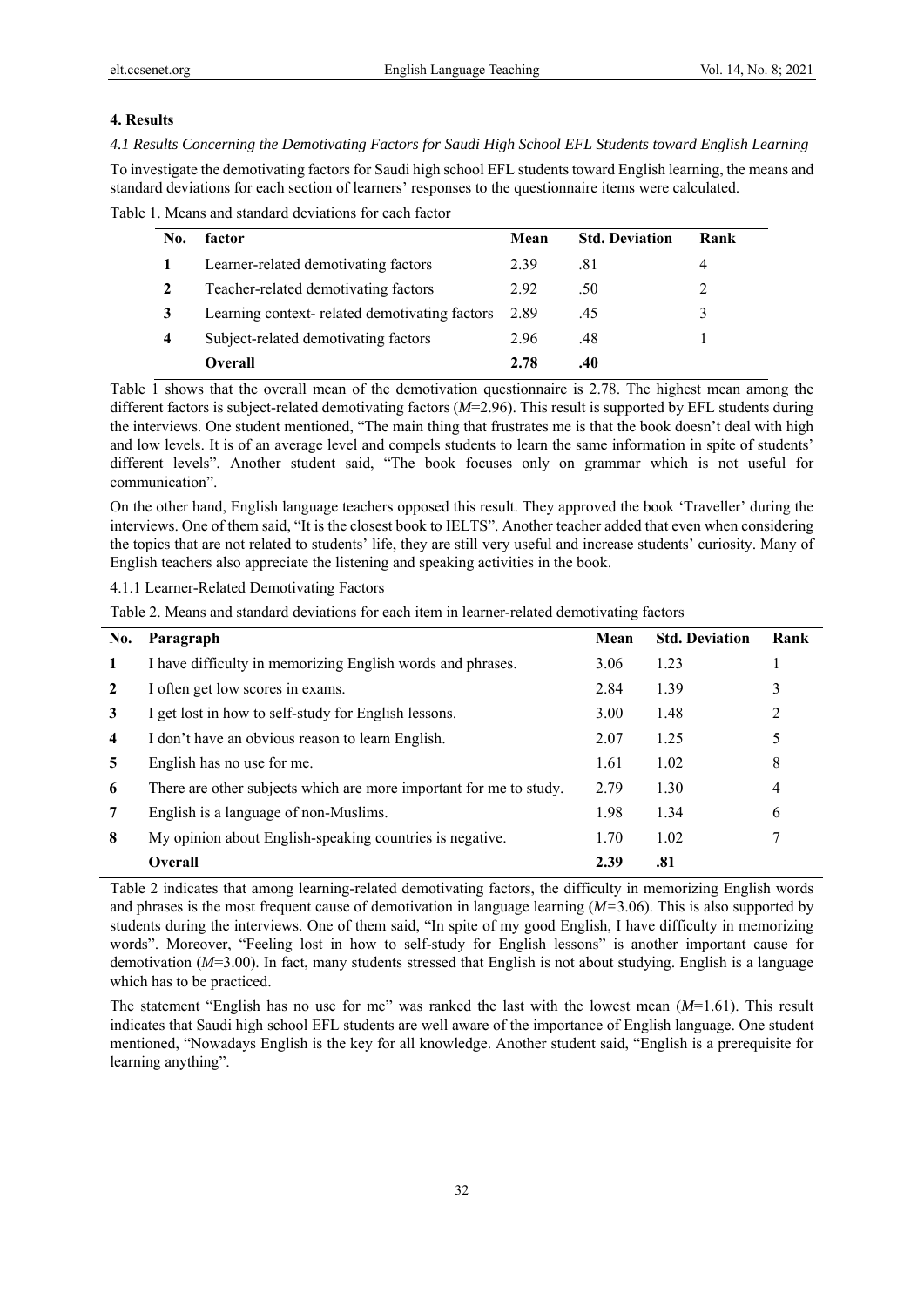## 4.1.2 Teacher-Related Demotivating Factors

| Table 3. Means and standard deviations for each item in teacher-related demotivating factors |  |  |  |
|----------------------------------------------------------------------------------------------|--|--|--|
|                                                                                              |  |  |  |

| No. | Paragraph                                                   | Mean | <b>Std. Deviation</b> | Rank |
|-----|-------------------------------------------------------------|------|-----------------------|------|
|     | The negative attitude of teachers.                          | 3.02 | .77                   | 3    |
| 2   | The incompetence of teachers.                               | 3.09 | .79                   |      |
| 3   | Teachers speak English rapidly during the lesson.           | 3.03 | .79                   | 2    |
| 4   | Teachers become angry when I use wrong English.             | 2.69 | .80                   | 6    |
| 5   | Teachers don't give practice to improve all language kills. | 2.96 | .74                   | 4    |
| 6   | Teachers' pronunciation of English is poor.                 | 2.75 | .77                   | 5    |
| 7   | Teachers ridicule students' mistakes.                       | 2.54 | .75                   | 7    |
| 8   | Teachers' explanation is not easy to understand.            | 3.09 | .75                   |      |
|     | <b>Overall</b>                                              | 2.92 | .50                   |      |

Table 3 reveals that the incompetence of teachers and their incomprehensible explanation are among the most important causes of demotivation for Saudi female high school EFL students. This result is clear in statements 2 and 8 in teacher-related demotivating factors (*M*=3.90). Moreover, this result is supported by students during the interviews. One of the students commented, "I trust the key answers on the internet more than English teachers". Another added, "Sometimes the teacher's explanation is hard to understand, which makes me frustrated and unsure about the answer".

On the other hand, the statement "Teachers ridicule students' mistakes" is ranked the last with the lowest mean (*M*=2.54). Actually, many of the 30 students who were interviewed indicated that teachers are respectful, and they never mock students' misunderstanding. For example, one student said, "My teacher always appreciates my reading even though I hesitate when I read. This highly supports me to develop my reading skills". Furthermore, another student replied, "Absolutely they are not. When we make mistakes, English teachers always apply new strategy and support us with extra resources such as links, videos, or on-line games".

4.1.3 Learning Context-Related Demotivating Factors

Table 4. Means and standard deviations for each item in learning contex-related demotivating factors

| No.          | Paragraph                                                        | Mean | <b>Std. Deviation</b> | Rank |
|--------------|------------------------------------------------------------------|------|-----------------------|------|
| $\mathbf{1}$ | English lessons are compulsory.                                  | 2.96 | .82                   | 3    |
| $\mathbf{2}$ | I am forced to memorize the sentences in the textbook too often. | 2.98 | .82                   | 2    |
| 3            | The technological equipment in classrooms is not appropriate.    | 2.88 | .83                   |      |
| 4            | The internet is not used.                                        | 2.82 | .77                   | 6    |
| 5            | Visual and audio materials are not used.                         | 2.89 | .84                   | 4    |
| 6            | There are usually many students in class.                        | 2.76 | .74                   |      |
| 7            | I don't have any opportunities to practice English.              | 3.01 | .83                   |      |
| 8            | My friends laugh when I speak English.                           | 2.62 | .73                   | 9    |
| 9            | My class fellows don't like to speak English with me.            | 2.74 | .72                   | 8    |
|              | Overall                                                          | 2.89 | .45                   |      |

Table 4 shows that the lack of opportunity to practice English is the most frequent demotivating factor for Saudi female high school EFL students. This result is obvious in statement number 7 "I don't have any opportunity to practice English" which has the highest mean (*M*=3.01). During the interview, one student mentioned, "English is a language not only a subject. It requires an open discussion, but because the teacher is unable to control the class, the discussion becomes of no use". Another student explained:

Teachers are only concerned about the syllabus such as vocabulary and grammar. They often ask us to write the same answers in the book. They don't accept answers outside the book even if they are correct. That is why we are frustrated toward English learning.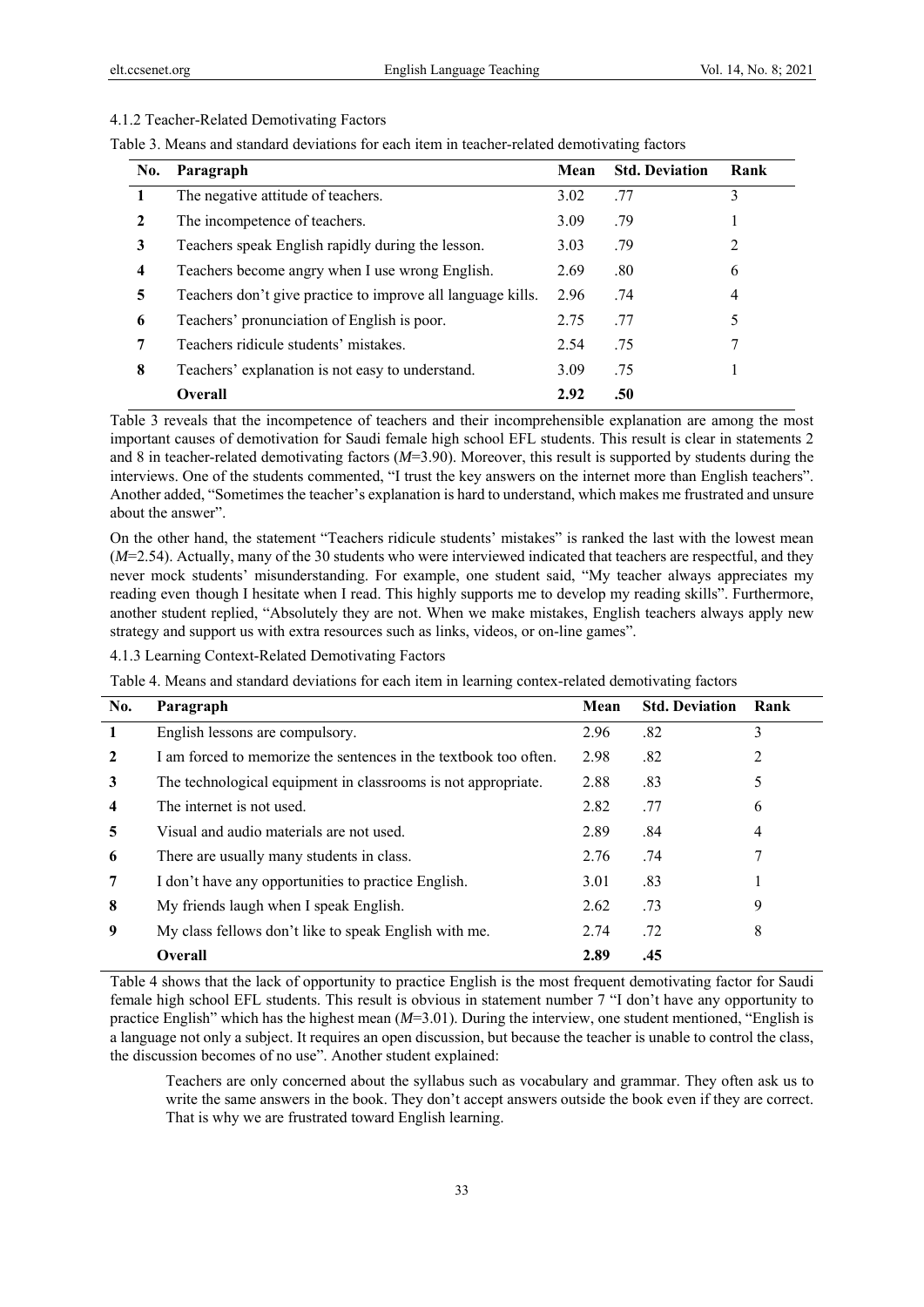In fact, these opinions are reflected in statements 1 and 2 "English lesson are compulsory" and "I am forced to memorize the sentences in the textbook too often" with means of (2.96) and (2.98), respectively.

Moreover, Saudi female high school EFL students support each other in learning English. This result can be inferred from statements 8 and 9 "My friends laugh when I speak English" and "My class fellows don't like to speak English with me" which have the lowest means (2.62) and (2.74), respectively. The students also confirmed that they always support each other in speaking English and never ridicule each other's mistakes.

# 4.1.4 Subject-Related Factors

Table 5. Means and standard deviations for each item in subject-related demotivating factors

| No. | Paragraph                                                             | Mean | <b>Std. Deviation</b> | Rank |
|-----|-----------------------------------------------------------------------|------|-----------------------|------|
|     | Topics of English passages used in lessons are not interesting.       | 3.18 | .79                   |      |
|     | English passages in textbooks are too long.                           | 2.99 | .79                   | 4    |
| 3   | English sentences dealt with in lessons are difficult to interpret.   | 2.89 | .76                   |      |
| 4   | A great number of textbooks and supplementary resources are assigned. | 3.03 | .74                   | 3    |
| 5   | English syllabus is very long.                                        | 2.85 | .74                   | 6    |
| 6   | English grammar is much beyond students' comprehension ability.       | 2.72 | .75                   |      |
|     | I don't like English course book.                                     | 2.89 | .74                   |      |
| 8   | Most of the lessons focus on translation.                             | 2.89 | .72                   |      |
| 9   | Most of the lessons focus on grammar.                                 | 3.12 | .75                   | 2    |
|     | <b>Overall</b>                                                        | 2.96 | .48                   |      |

The results in Table 5 indicate that the uninteresting topics used in English lessons are one of the most demotivating factors for Saudi high school EFL students toward English learning. This result is indicated in statement number 1 "Topics of English passages used in lessons are not interesting" which has the highest mean (*M*=3.18). In line with this result, one of the students commented, "There is a passage in our book about the durian. What can we do with this fruit? We got highly bored because we are asked to read and comprehend useless information".

Another important demotivating factor for Saudi female high school EFL students is the grammar-focused syllabus as evident in statement 9 "Most of the lessons focus on grammar" (*M*=3.12). Many of the students maintained that they don't benefit from grammar in English practice. One of the students said, "There is no grammar subject in English-speaking countries". Another student added, "The book extremely focuses on grammar. It lacks good stories, open discussion and idioms".

Saudi female high school EFL students are satisfied to some extent with the amount and level of information they study. This finding is implied in items number 3 "English sentences dealt with in lessons are difficult to interpret", 5 "English syllabus is very long", and 6 "English grammar is much beyond student's comprehension ability". These items have got the lowest means (2.89), (2.85), and (2.72), respectively. This result is emphasized by students during the interviews. Many of the students appreciate the appropriate length and level of English courses.

*4.2 Results of the Study Concerning EFL Teachers' Recommendations for Promoting Saudi High School EFL Students' Motivation toward English Learning* 

English language teachers suggested different recommendations for promoting Saudi female high school EFL students' motivation toward English learning. These recommendations have been categorized as follows: use of technology, extrinsic motivation and encouragement, competition and cooperative work.

# 4.2.1 Use of Technology

Based on the interviews, using the internet and technology is the most frequently suggested recommendation for promoting high school EFL students' motivation toward English learning. All English language teachers recommended technology and internet implementation to motivate students. One experienced teacher commented, "Nowadays, all of us are aware of the significance of technology. Thus, we have to activate learning through technology". Furthermore, another teacher added, "When I look for teaching strategies, I always find a technological alternative for the traditional way. For example, I found that using videos in warming up was more attractive and effective". This comment was supported by an experienced teacher "These years, students prefer using applications such as Kahoot, and Blickers as evaluation tools rather than, for instance, Fan-N-Pick strategy".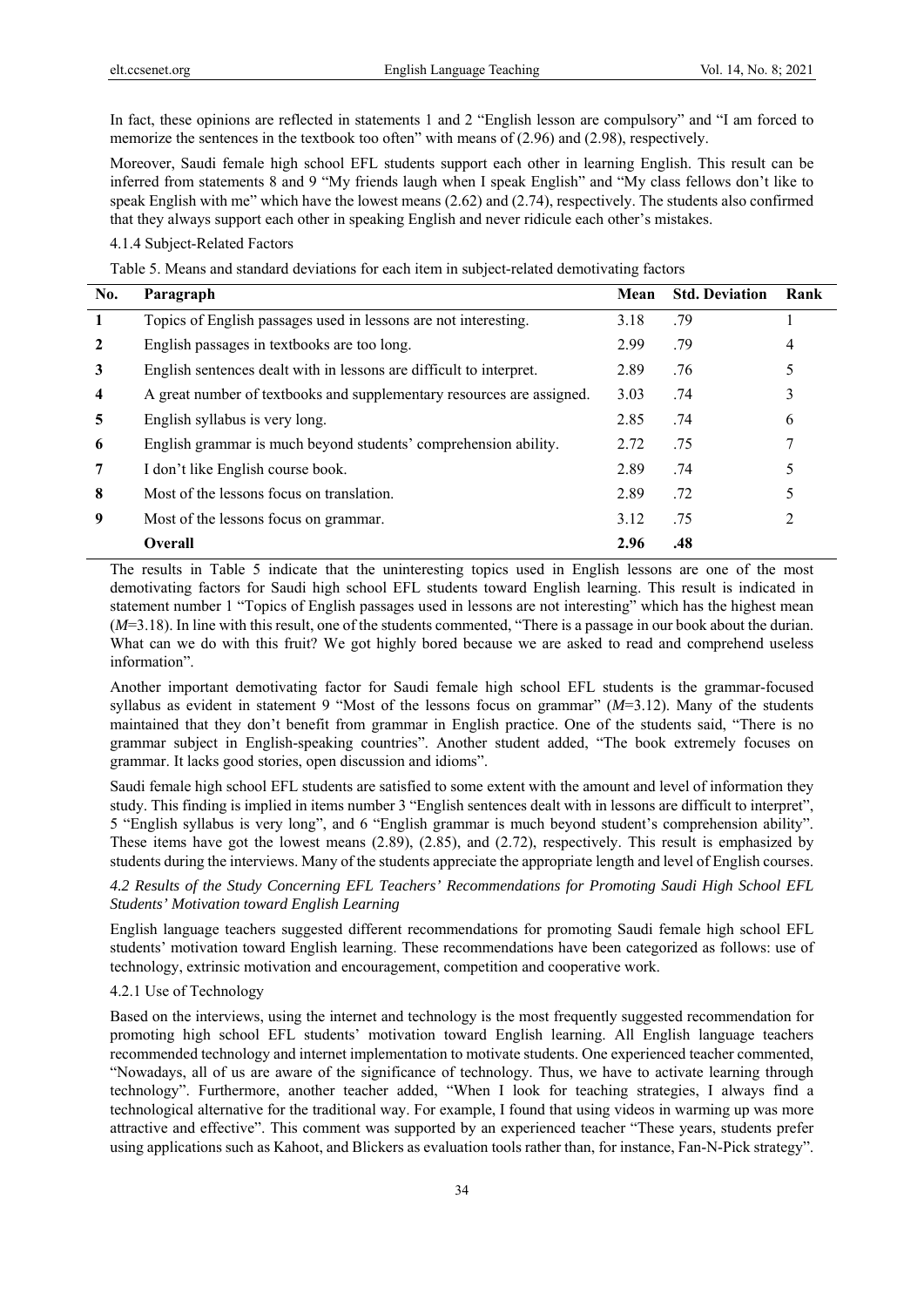Several teachers stressed that using technology motivates students and saves class time, as well. In this regard, one teacher commented:

In the past, we spent all time to teach the lesson content. However, with using the appropriate technology, students can understand the lesson in less than 10 minutes. Thus, we have more time for developing higher thinking skills.

Another added, "The interactive board is one of the important helpful tools for teachers. It helps students to follow teachers and it also saves time".

However, English language teachers asked for more technological availability. Many of the interviewed teachers maintained that they cannot deny the significance and benefits of using internet and technology in language learning. But the unavailability of technology and the internet in classes often forces them to teach traditionally in order to save time. One of the teachers stressed, "Regrettably, I need to spend at least 8 minutes setting the internet, the speaker, and the projector. That is why I become less interested in using it".

## 4.2.2 Extrinsic Motivation and Encouragement

According to English language teachers, inspirational stories and the discussion of the best universities around the world with the requirements of English tests such as TOFEL and IELTS can increase students' motivation. One teacher commented:

Talking about the top universities in the world and the successful people who graduated from these universities encourage students to learn. For example, mentioning the successful stories of Bill Gates, or the founder of Facebook, Mark Zuckerberg, and highlighting their universities will motivate students to join these universities. Consequently, students' motivation toward English learning will increase.

Another teacher added "After discussing the biography of Ghazi Alqosaibi, many of the students searched about the requirements of London University, the university from which Alqosaibi graduated".

Another recommendation suggested by several teachers is giving certificates or bonus marks. Many teachers emphasized the efficacy of honor and thanks certificates. One teacher said "There was a student who came from another country, she was shy and not confident. However, after being honored in front of the school, she became more confident, engaged, interactive and passionate to learn". In fact, many teachers found a positive effect of appreciating students' work. A teacher maintained "The more I recognize and appreciate students' work, the better they do".

Regarding bonus marks, a teacher commented:

Bonus marks are very effective as they do not only motivate students to learn but also reinforce talented students. For example, when asking students to do a writing task in order to get a bonus mark, the weak students will be motivated to do the task, and the good students will be encouraged to do better.

# 4.2.3 Competition and Cooperative Work

Competition, challenge, and cooperative work were highly recommended by English language teachers to enhance students' motivation. One teacher indicated that using teamwork, collected points, or apps like Kahoot greatly increases the nature of challenge, competition, and cooperation. Sometimes, student might not be motivated enough to learn but when they are challenged within a group work, they become interested and more motivated. One teacher commented, "Working with others promotes academic engagement as the additional responsibility of group work makes students persist in difficult tasks longer than they normally do". Moreover, different teachers believed that group work provides opportunities for peer learning because successful student performance can be motivating to other students. Furthermore, many teachers maintained that they prefer to begin the lesson with a higher-thinking question in a challenging way in order to attract students' attention and increase their willingness to learn and participate.

#### **5. Discussion, Conclusion, and Pedagogical Implications**

#### *5.1 Discussion*

The results showed that subject-related and teacher-related factors were the most demotivating factors for Saudi female high school EFL students. Most of the previous studies on students' demotivation indicated that teachers are considered as an important source of demotivation toward English learning (Arai, 2004; Dornyei, 2001; Evans & Tragant, 2020; Kim & Seo, 2012; Oxford & Shearin, 1994; Zhang, 2007). Gorham and Millette (1997) argued that teacher-related demotivating factors were the most demotivating factors affecting EFL students' motivation.The incompetence of English language teachers and their incomprehensible explanation were the most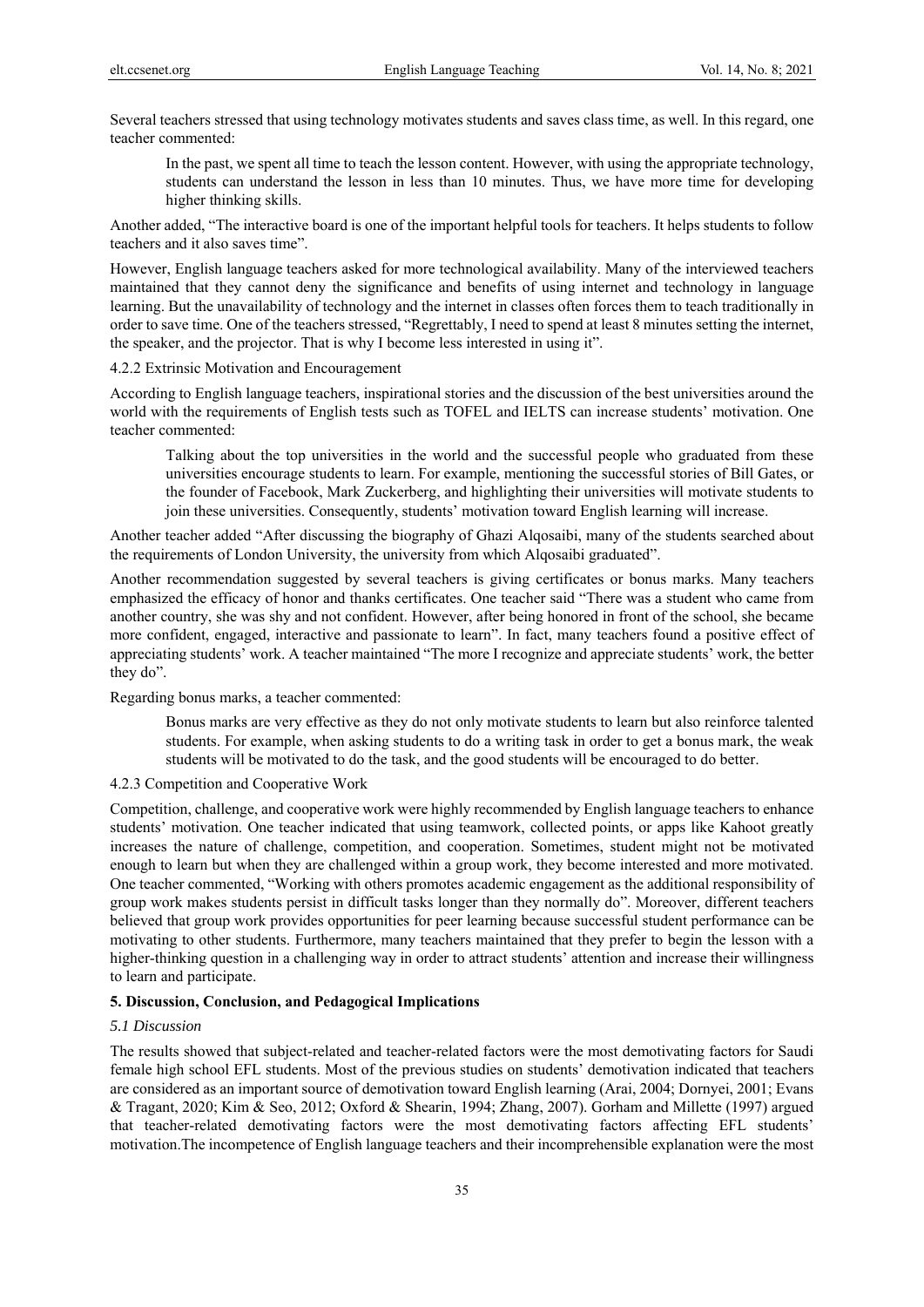frequent factors among teacher-related demotivating factors. This finding was in line with the findings of several studies (Arai, 2004; Dornyei, 1998; Hasegawa, 2004; Ikeno, 2002; Trang & Baldauf, 2007; Zhang, 2007).

However, other studies found that subject-related factors were the most demotivating factors for students. Sakai and Kikuchi (2009) argued that learning materials and test scores are more demotivating than teachers' incompetence. Also, Hamada (2008) indicated that the course book is more influential demotivating factor than a teacher's personality and style. Moreover, the findings of this study showed that demotivated Saudi high school EFL students didn't struggle with teachers' personality and behaviors. Instead, they struggle with teachers' lack of efficiency and incomprehensible explanation. This finding was indicated in previous studies (Kim, 2009; Kikuchi, 2011) which concluded that teachers' personality and direct behaviors were the least influential of all the demotivating factors. In addition, the result of the study showed that grammar concentration has been found to be one of the important demotivating factors toward English learning. This finding was similar to previous studies, as well (Busse & Walter, 2013; Hamada, 2008; Sakai & Kikuchi, 2009).

Furthermore, the lack of opportunities to practice English was the most frequent factor among learning context-related demotivating factors. During the interview, a great number of students asked for additional practice to increase their motivation. In fact, different studies indicated that the lack of practice is a demotivating factor for students (Busse & Walter, 2013; Sakai & Kikuchi, 2009). Such a result stressed the need for further authentic practice, especially when considering the EFL setting.

Additionally, the results of the study showed various recommendations suggested by EFL teachers to increase Saudi EFL students' motivation toward English learning. These recommendations are categorized into: technology use, extrinsic motivation and encouragement, and cooperation and competition. Concerning technology use, the finding of the current study implied that using technology in teaching English can promote students' motivation. This finding mirrors the results of previous research (Godzicki et al., 2013; Halat, 2013; Heafner, 2004). Therefore, it is recommended to use technology because students become actively engaged and motivated when technology is used appropriately in English classrooms.

Regarding extrinsic motivation and encouragement, the current study showed that discussing admission to universities and highlighting the requirements of English tests such as TOFEL or IELTS increase students' instrumental motivation. In fact, the effectiveness of extrinsic or instrumental motivation was recognized long time ago by Grander and Lambert (1959). In addition, teachers in this study believed that the discussion of role models and successful people biographies can enhance students' motivation toward language learning. In this regard, Al-Hoorie (2021) investigated the effect of using inspirational stories of successful English role models on the motivation of Saudi EFL university students. The findings indicated that motivational storytelling lowered the anxiety level of the students in the experimental group. However, no significant effect is found on students' motivation or attitudes toward language learning. Al-Hoorie explained that the short duration of the intervention might have not been enough to result in a durable effect, stressing the need for more studies on the effect of successful role model stories on motivation.

Another recommendation for promoting students' motivation is the use of competitive and collaborative work. This finding was similar to some previous studies (Hidi & Harackiewicz, 2000; Jeong, 2019; Stipek, 1996). Stipek (1996) emphasized the importance of using mixed-ability groupings to enhance students' motivation. Jeong (2019) also found that EFL online collaborative activities are motivating for students.

#### *5.2 Conclusion*

The present study examined the demotivating factors for Saudi high school EFL students toward English learning at public schools. In light of the results, it is concluded that subject-related and teacher-related demotivating factors are the most reported demotivating factors for Saudi high school EFL students. More specifically, grammar-focused syllabi, lack of interesting topics, and lack of opportunities to practice English affect Saudi EFL students' motivation toward English learning negatively. Furthermore, the incompetence of English teachers and their incomprehensible explanation demotivate Saudi EFL students. However, Saudi EFL students don't struggle with teachers' personality or behaviors. In addition, the difficulties in memorizing English words and phrases, and feeling lost in how to self-study for English lessons demotivate Saudi EFL students. To increase students' motivation, EFL teachers recommend technology use, having one source book, bonus marks, certificates, verbal praise, and competitive and collaborative work.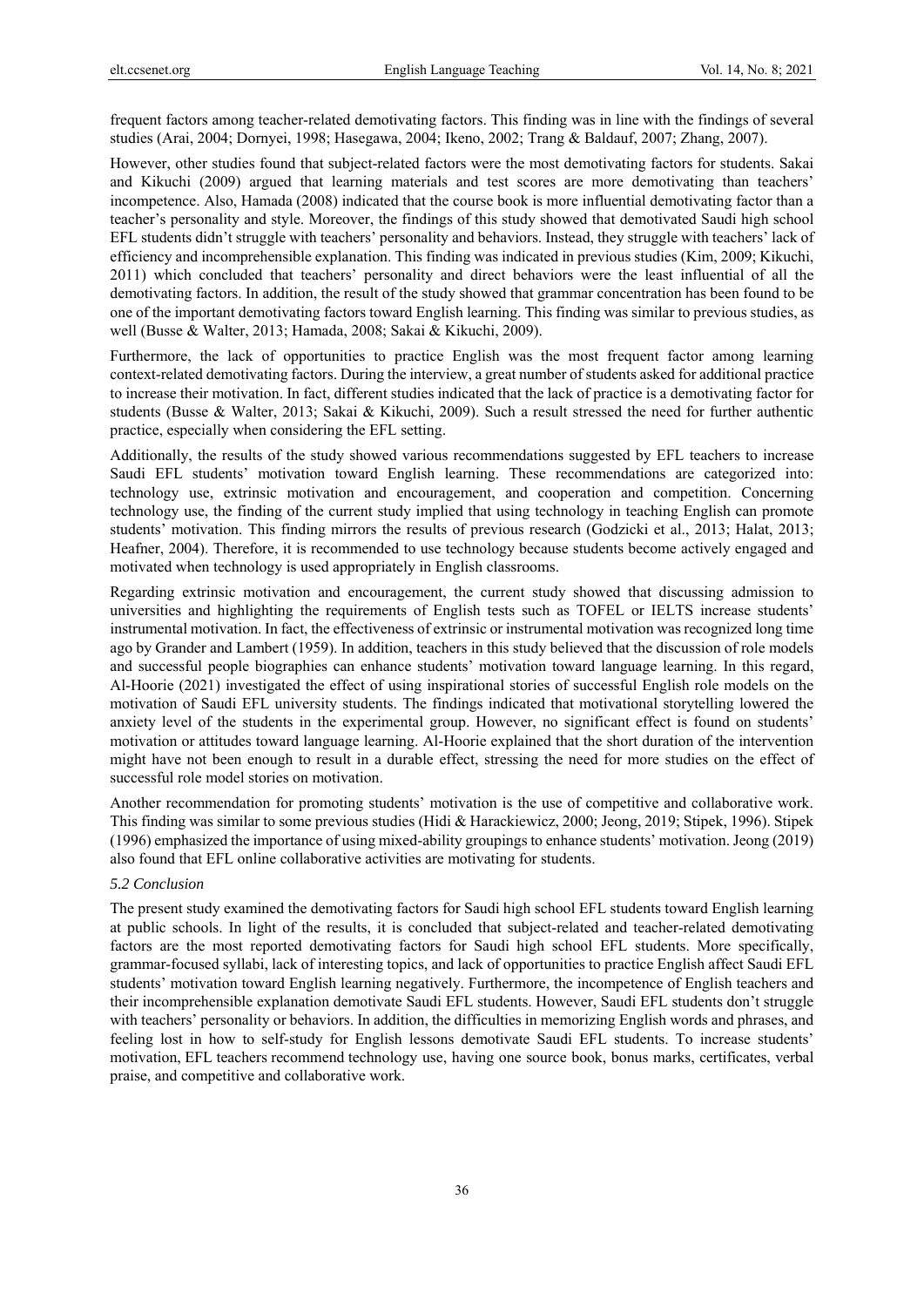## *5.3 Pedagogical Implications*

Considering the results of this study, the following pedagogical implications are proposed:

- 1) Teachers should appropriately integrate Information Communication Technology (ICT) tools into language teaching and learning practices.
- 2) Classes should be well-equipped with technology and with access to Wi-Fi.
- 3) It is recommended to focus on one source or textbook to increase students' motivation. Also, more interesting topics should be added.
- 4) Teachers can use cooperative and collaborative work to engage students and enhance their motivation.
- 5) Teachers need to provide students with appropriate and interactive worksheets to guide them in memorizing and self-study.
- 6) It is recommended that teachers should prepare the lessons appropriately using pictures, videos, or games.
- 7) Teachers should activate discussion, debating, role playing, and students' presentations in order to increase students' opportunities to practice English.

# **References**

- Albalawi, F. (2017). *L2 demotivation among Saudi learners of English: The role of the language learning mindsets* (Doctoral dissertation), University of Nottingham.
- Al-Hoorie, A. H. (2018). The L2 motivational self system: A meta-analysis. *Studies in Second Language Learning and Teaching, 8*(4), 721-754. https://doi.org/10.14746/ssllt.2018.8.4.2
- Al-Hoorie, A. H. (2021). Storytelling motivation: Creating role models with inspirational stories. *Journal of Research in Language & Translation, 1*(1), 1-16.
- Al-Hoorie, A. H., & MacIntyre, P. D. (Eds.). (2020). *Contemporary language motivation theory: 60 years since Gardner and Lambert* (1959). Bristol: Multilingual Matters. https://doi.org/10.21832/9781788925211
- Al-Khairy, M. H. (2013). English as a foreign language learning demotivational factors as perceived by Saudi undergraduates. *European Scientific Journal, 9*(32).
- Al-Khasawneh, F. M. (2017). Demotivating Factors Affecting EFL Learning of Saudi Undergraduate Students. *International Journal of Language Education and Applied Linguistics, 6*(5), 25-34.
- Arai, K. (2004). What 'demotivates' language learners: Qualitative study on demotivational factors and learners' reactions. *Bulletin of Toyo Gakuen University, 12*(3), 39-47.
- Bekleyen, N. (2011). Demotivating factors in the EFL environment. *Frontiers of Language and Teaching, 2*, 151-156.
- Boo, Z., Dörnyei, Z., & Ryan, S. (2015). L2 motivation research 2005-2014: Understanding a publication surge and a changing landscape. *System, 55*, 145-157. https://doi.org/10.1016/j.system.2015.10.006
- Bradford, A. (2007). Motivational orientations in under-researched FLL contexts: Findings from Indonesia. *Relc Journal, 38*(3), 302-323. https://doi.org/10.1177/0033688207085849
- Busse, V., & Walter, C. (2013). Foreign language learning motivation in higher education: A longitudinal study of motivational changes and their causes. *The Modern Language Journal, 97*(2), 435-456. https://doi.org/10.1111/j.1540-4781.2013.12004.x
- Çankaya, P. (2018). Demotivation factors in foreign language learning. *Journal of Foreign Language Education and Technology, 3*(1), 1-17
- Crookes, G., & Schmidt, R. W. (1991). Motivation: Reopening the research agenda. *Language Learning, 41*, 469-512. https://doi.org/10.1111/j.1467-1770.1991.tb00690.x
- Dornyei, Z. (1998). Demotivation in foreign language learning*.* A paper presented at *the TESOL'98 Congress*, Seattle, WA.
- Dornyei, Z. (2001). *Motivational strategies in the language classroom*. Cambridge: Cambridge University Press. https://doi.org/10.1017/CBO9780511667343
- Dornyei, Z. (2005). *The psychology of the language learner.* Mahwah, NJ: Lawrence Erlbaum.
- Dörnyei, Z. (2020). *Innovations and challenges in language learning motivation*. London: Routledge. https://doi.org/10.4324/9780429485893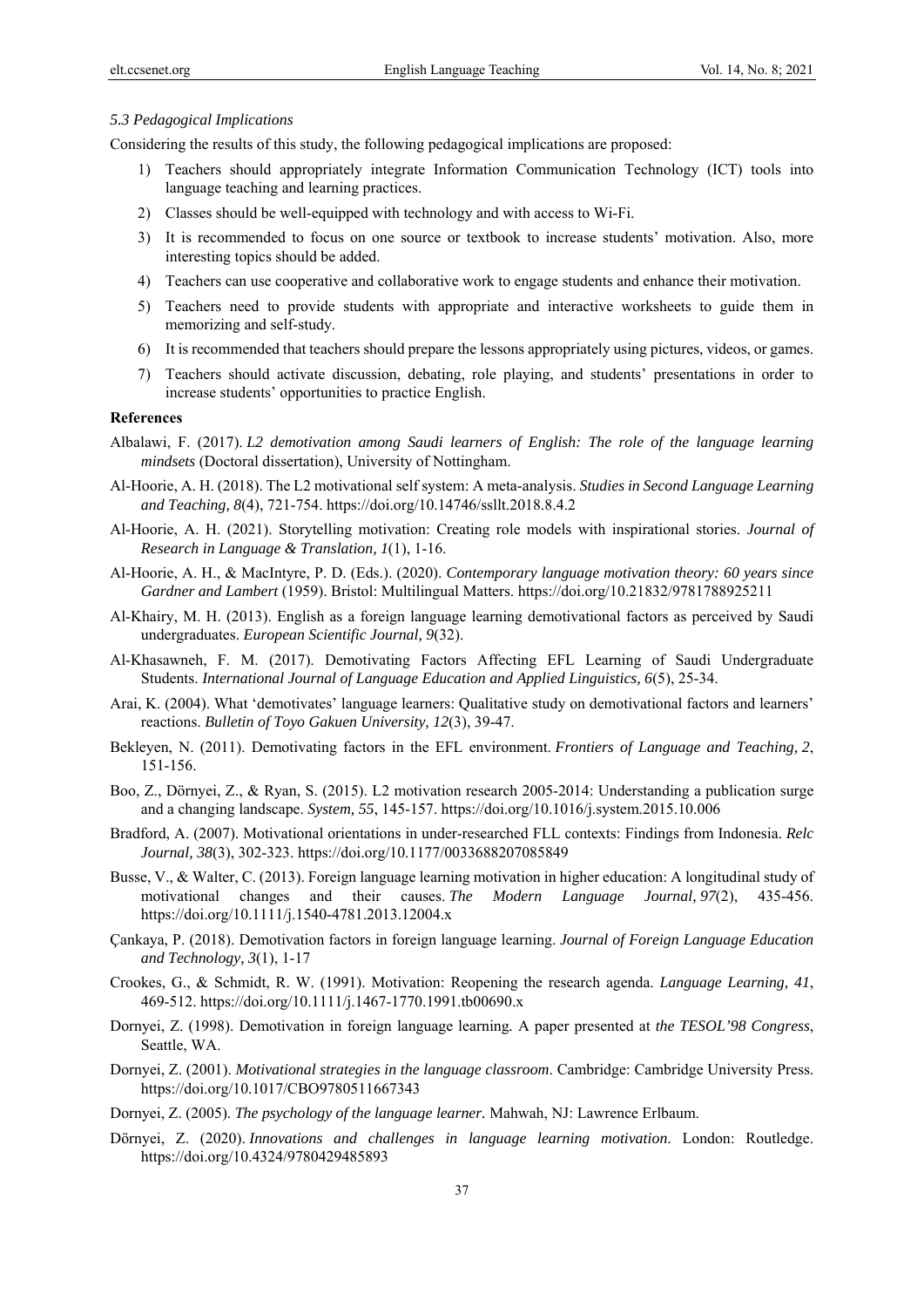Dörnyei, Z., & Ushioda, E. (2011). *Teaching and researching motivation* (2nd ed.). Harlow: Longman.

- Dörnyei, Z., & Ushioda, E. (2021). *Teaching and researching motivation* (3rd ed.). Harlow: Longman. https://doi.org/10.4324/9781351006743
- Evans, M., & Tragant, E. (2020). Demotivation and dropout in adult EFL learners. *TESL-EJ, 23*(4).
- Falout, J., & Maruyama, M. (2008). A comparative study of proficiency and learner demotivation. *The Language Teacher, 28*, 3-9.
- Gardner, R. C., & Lambert, W. (1959). Motivational variables in second language acquisition. *Canadian Journal of Psychology, 13*, 266-272. https://doi.org/10.1037/h0083787
- Godzicki, L., Godzicki, N., Krofel, M., & Michaels, R. (2013). *Increasing motivation and engagement in elementary and middle school students through technology-supported learning environments*. (Master thesis). Saint Xavier University.
- Gorham, J., & Millette, D. M. (1997). A comparative analysis of teacher and student perceptions of sources of motivation and demotivation in college classes. *Communication Education, 46*(4), 245-261. https://doi.org/10.1080/03634529709379099
- Halat, E. (2013). Experience of elementary school students with the use of WebQuests. *Mevlana International Journal of Education, 3*(2), 68-76. https://doi.org/10.13054/mije.13.18.3.2
- Hamada, Y. (2008). Demotivators for Japanese Teenagers. *Journal of Pan-Pacific Association of Applied Linguistics, 12*(2), 1-23.
- Hasegawa, A. (2004). Student demotivation in the foreign language classroom. *Takushoku Language Studies, 107*, 119-136.
- Heafner, T. (2004). Using technology to motivate students to learn social studies. *Contemporary Issues in Technology and Teacher Education, 4*(1), 42-53.
- Hidi, S., & Harackiewicz, J. M. (2000). Motivating the academically unmotivated: A critical issue for the 21st century. *Review of Educational Research, 70*(2). https://doi.org/10.3102/00346543070002151
- Ikeno, O. (2002). Motivating and demotivating factors in foreign language learning: preliminary investigation. *Ehime University Journal of English Education Research, 2*, 1-19.
- Jeong, K.-O. (2019). Online collaborative language learning for enhancing learner motivation and classroom engagement. *International Journal of Contents, 15*(4), 89-96. https://doi.org/10.5392/IJOC.2019.15.4.089
- Kikuchi, K. (2009). Student demotivation in Japanese high school English classrooms: Exploring with qualitative research methods. *Language Teaching, Research, 13*, 453-471. https://doi.org/10.1177/1362168809341520
- Kikuchi, K. (2011). *Learner perceptions of demotivators in Japanese high school English classrooms.* (Doctoral dissertation). Temple University, Tokyo.
- Kikuchi, K. (2015). *Demotivation in second language acquisition: Insights from Japan*. Bristol, Uk: Multilingual Matters. https://doi.org/10.21832/9781783093953
- Kikuchi, K., & Sakai, H. (2009). Japanese learners' demotivation to study English: A survey study. *JALT journal, 31*(2), 183.
- Kim, T. Y., & Seo, H. (2012). Elementary school students' foreign language learning demotivation: A mixed methods study of Korean EFL context. *The Asia Pacific Education Research, 21*(1), 160-171.
- Liu, C. (2020). Motivators for demotivators affecting EFL learners in Chinese secondary vocational school. *English Language Teaching, 13*(4), 41-51. https://doi.org/10.5539/elt.v13n4p41
- Oxford, R., & Shearin, J. (1994). Language learning motivation: Expanding the theoretical framework. *The Modern Language Journal, 78*(1), 12-28. https://doi.org/10.1111/j.1540-4781.1994.tb02011.x
- Peacock, M. (1997). The effect of authentic materials on the motivation of EFL learners. *ELT journal, 51*(2), 144-156. https://doi.org/10.1093/elt/51.2.144
- Qashoa, S. H. H. (2006). *Motivation among learners of English in the secondary schools in the eastern coast of the UAE* (Doctoral dissertation). The British University in Dubai.
- Sahragard, R., & Alimorad, Z. (2013). Demotivating factors affecting iranian high school students' english learning. In Cortazzi, M. & Jin, L. (Eds.), *Researching cultures of learning*. Palgrave Macmillan, London. https://doi.org/10.1057/9781137296344\_16